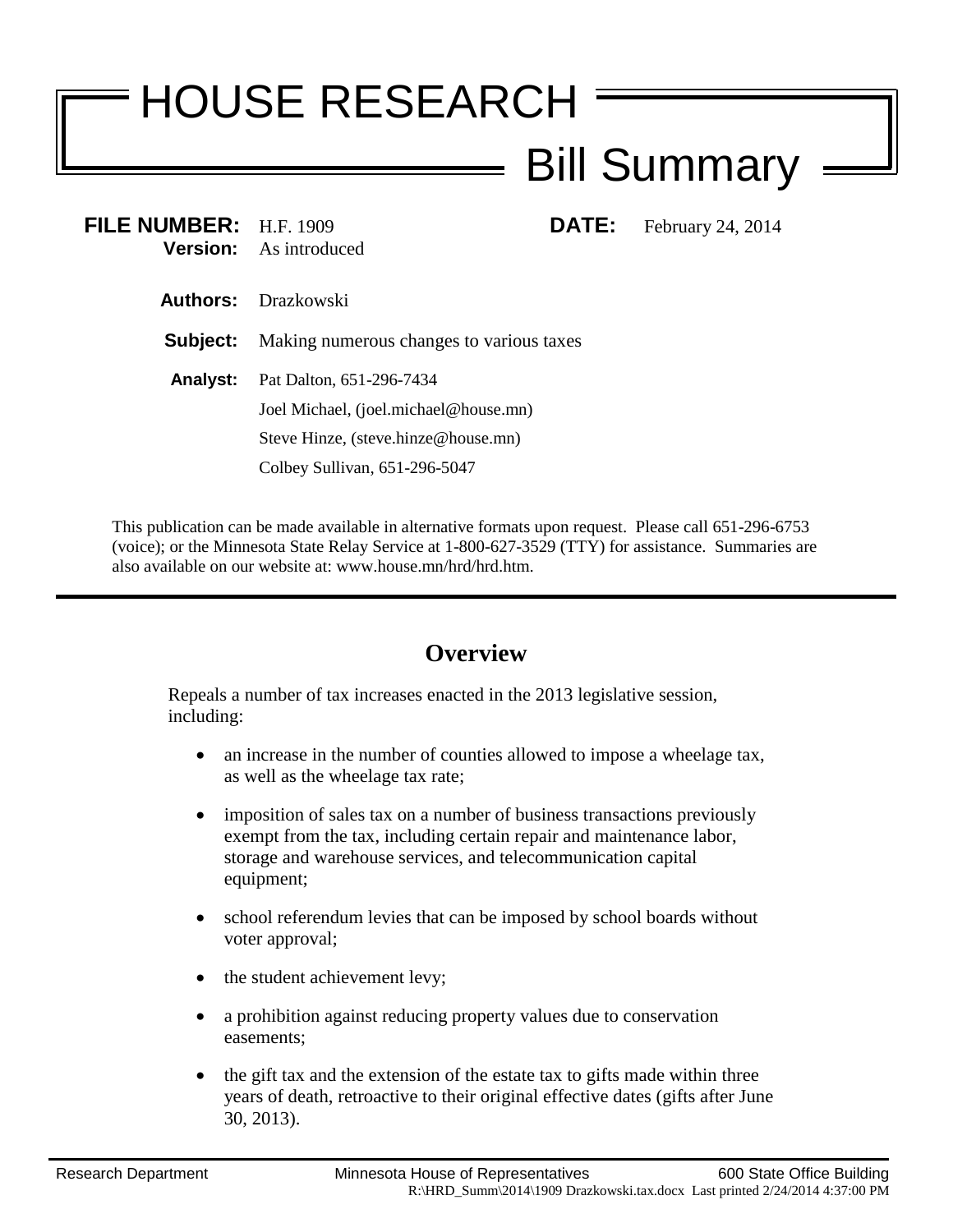#### **Section**

It also reinstates a referendum requirement before imposition of certain county local sales taxes to fund transportation projects and undoes changes to the Department of Agriculture's commercial animal waste technician licensing program that were enacted in 2013.

- **1-6 Commercial animal waste technician licensing.** Sections 1-6 undo changes to the Minnesota Department of Agriculture's commercial animal waste technician licensing program that were enacted in 2013 (Laws 2013, ch. 114, art. 2, §§ 41-42). In particular, sections 1-6 would eliminate two new license categories, allow an unlicensed and trained person to apply animal waste under the supervision of a licensed technician, and reduce the license fee to the prior level.
- **7-9 Referendum equalization.** Eliminate the third tier of referendum levy equalization established in the 2013 tax bill; restores equalization tiers to previous levels.
- <span id="page-1-0"></span>**10 Tax authorized (wheelage tax).** Modifies the authorized county wheelage tax by reducing the allowed rate to \$5 per year and limiting the authority to metropolitan counties. This returns the tax to the form it took prior to the 2013 session. The 2013 session increased the rate from \$5 per year up to \$10 per year on January 1, 2014, and up to a maximum of \$20 per year after January 1, 2018. It also extended the authority from the seven counties in the Twin Cities metropolitan area to all counties in the state. For any other counties that may have imposed a wheeleage tax under the 2013 provisions, the tax is repealed effective for motor vehicle registrations on or after January 1, 2015.

Effective for all motor vehicle registrations on or after January 1, 2015.

**11 Collection by registrar of motor vehicles.** Modifies a reference to "any county" by limiting it to metropolitan counties, regarding collection of wheelage taxes. This conforms with the changes in section [10.](#page-1-0)

Effective for all motor vehicle registrations on or after January 1, 2015.

**12 Tax proceeds deposited; cost of collection; appropriation.** Limits the crediting of wheelage taxes to accounts for each metropolitan county to conform with the change in section [10.](#page-1-0)

Effective for all motor vehicle registrations on or after January 1, 2015.

<span id="page-1-1"></span>**13 Distribution to county; appropriation.** Limits the distribution of wheelage tax revenues to only metropolitan counties to conform with the change in section [10.](#page-1-0)

Effective for all motor vehicle registrations on or after January 1, 2015.

**14 Metropolitan county defined.** Defines "metropolitan county", used in sections [10](#page-1-0) to [13,](#page-1-1) as the counties of Anoka, Carver, Dakota, Hennepin, Ramsey, Scott, and Washington. This is the same definition of metropolitan county used for wheelage tax purposes before the 2013 session.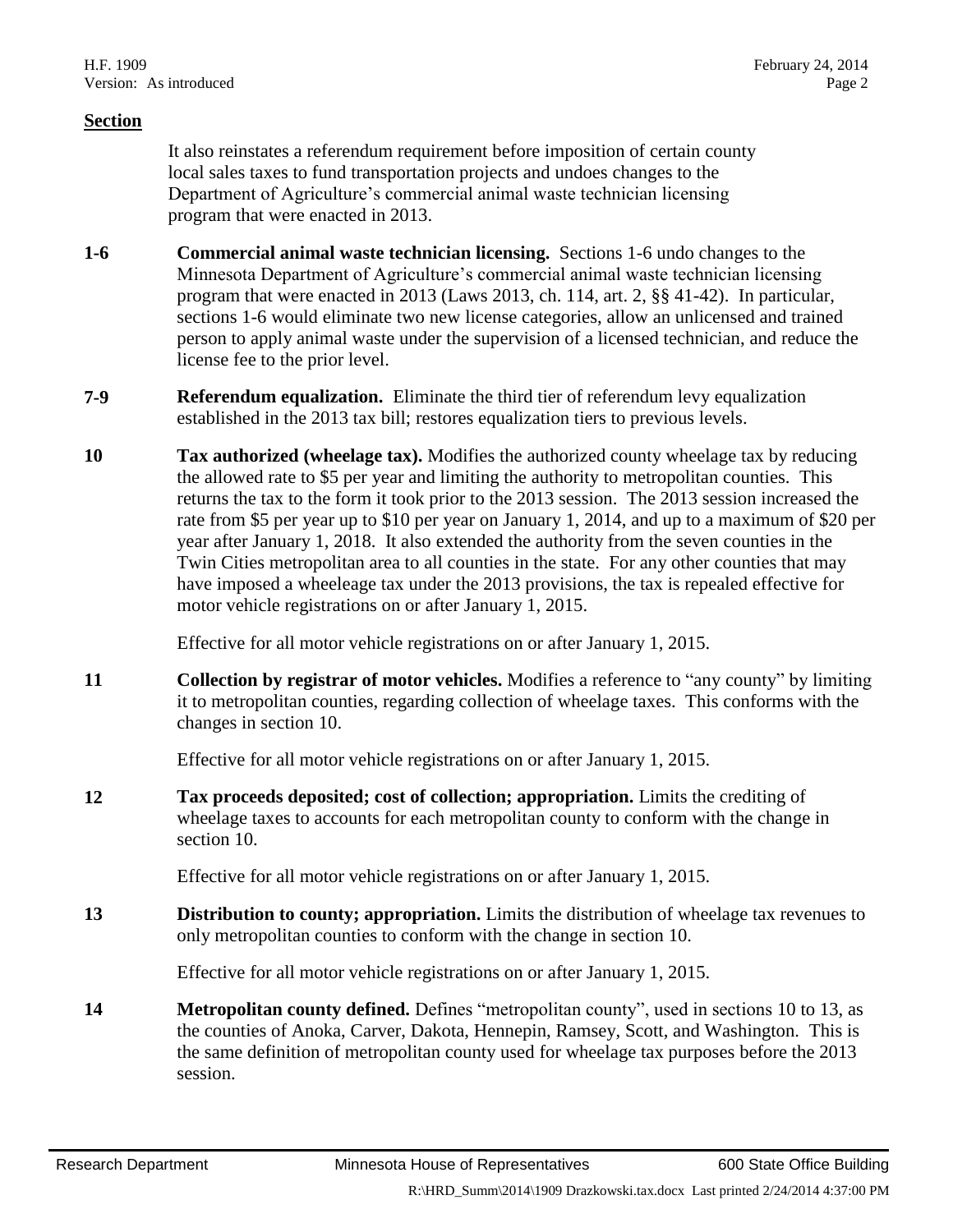#### **Section**

- **15 Gift tax data.** Eliminates the reference to the gift tax, which is repealed by section [25,](#page-3-0) in the law governing the classification of tax data.
- **16 Gift tax return.** Repeals the provision of law limiting inspection of gift tax returns to taxpayer, since the tax is repealed by section [25.](#page-3-0)
- **17 Conservation property tax valuation.** Allows assessors to reduce the value of all properties subject to conservation easements (under current law plus administrative guidance, assessors may not reduce the value of land under conservation easements entered into after May 23, 2013).
- **18 Adjusted taxable estate.** Excludes from Minnesota adjusted taxable estate (the tax base for the estate) the value of taxable gifts (those that exceed the annual per recipient exclusion of \$14,000) and the associated provisions that specify which of these gifts are treated as having Minnesota nexus. The addition of gift made within three years of death was enacted by the 2013 legislation. The repeal would be retroactive to the original effective date, gifts made after June 30, 2013.
- **19 Gift tax credit.** Repeals the credit against the estate tax for gift tax paid, since section [25](#page-3-0) repeals the gift tax.
- <span id="page-2-0"></span>**20 Sales and purchase.** Modifies the definition of taxable sale by removing business purchases of: (1) repair and maintenance of electronic and precision equipment; (2) repair and maintenance of commercial and industrial equipment; and (3) warehousing and storage services. Makes the change retroactive to July 1, 2013, although the tax on storage and warehousing is not effective until April 1, 2014. Provides that anyone who paid taxes on these services may apply for a direct refund either under current law or under the temporary refund provision in section [24.](#page-3-1)
- <span id="page-2-1"></span>**21 Telecommunication and pay television services machinery and equipment.** Exempts machinery and equipment used in providing telecommunications and pay television services from sales tax. The exemption does not extend to wire, cable, fiber, poles, or conduit. The language is identical to the telecommunications sales tax exemption repealed in 2013 except that it now references "pay television" rather than "cable television and direct satellite". The exemption is retroactive to July 1, 2013, and provides that qualified purchasers who paid taxes on this equipment between July 1, 2013, and before July 1, 2014, may apply for a direct refund either under current law or under the temporary refund provision in section [24.](#page-3-1)
- **22 Authorization; rates.** Reinstates the requirement that any county outside of the metropolitan transportation area that wishes to impose a local sales tax of up to one-half of one percent for transportation projects must get voter approval at a general election. The voter approval requirement was removed during the 2013 legislative session. Effective the day after final enactment.
- **23 Recision of board-approved referendum levies.** Provides that any referendum levies approved by school boards (rather than voters) are rescinded.